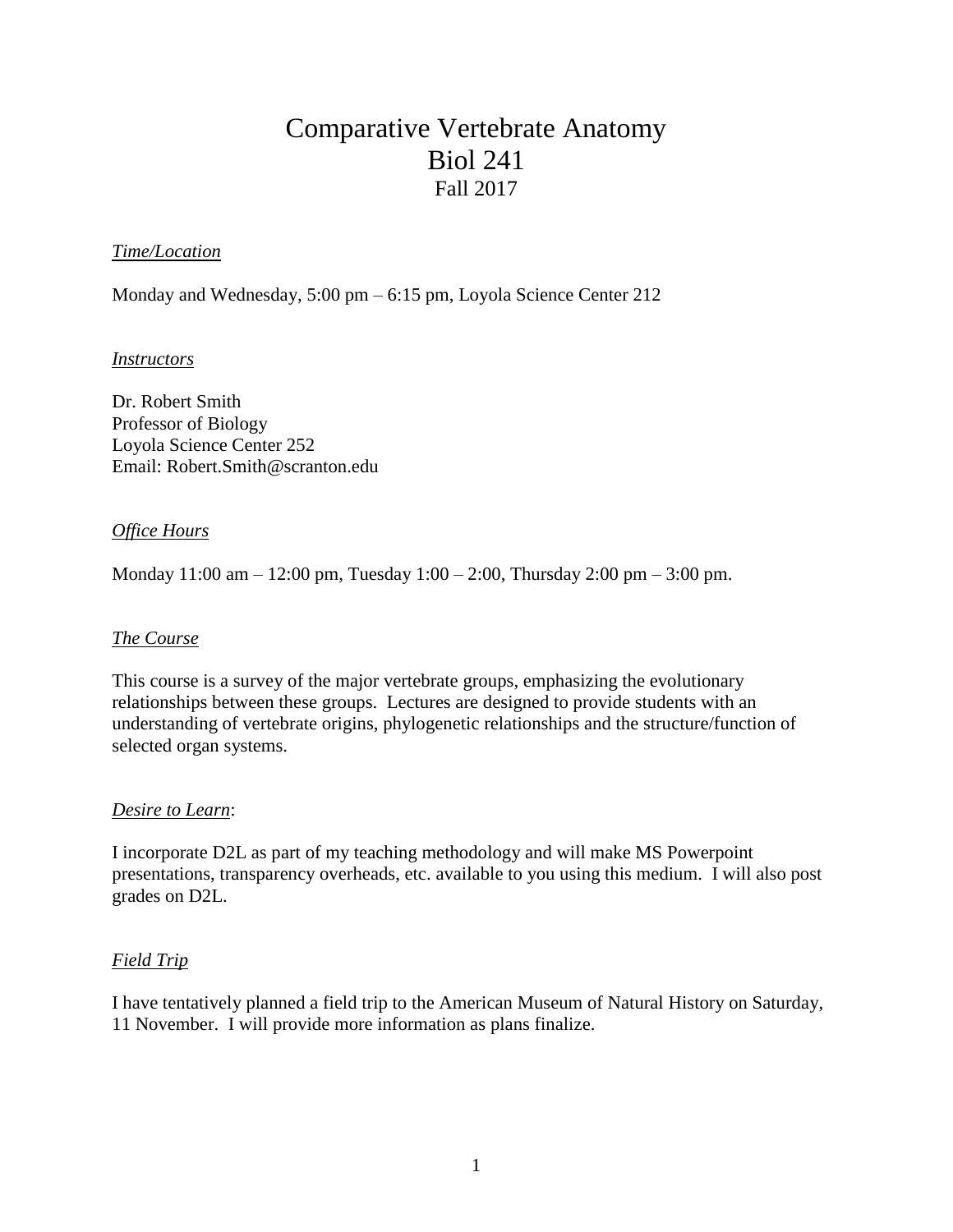## *Student Learning Outcomes*

This class will examine the gross structure of vertebrates, allowing students to gain appreciation of the functional, evolutionary, developmental and physiological mechanisms influencing the design of vertebrates. Upon completion of this course, students will/will be able to:

- 1. Discuss basic evolutionary concepts and principles, including variability, heritability, fitness, natural selection, evolutionary change, adaptation, microevolution, speciation, macroevolution and adaptive radiation.
- 2. Understand basic phylogenetic systematics.
- 3. Describe the phylogenetic relationships among the Phylum Chordata and Subphylum Vertebrata, discuss the characteristics unique to each group and demonstrate an understanding of how those characteristics relate to each group's evolution and current natural history.
- 4. Understand the significance of examining vertebrate form in the context of determining evolutionary relationships.
- 5. Discuss morphology as it relates to function, especially with respect to the adaptive significance of particular structures and organ systems.
- 6. Understand how biomechanical constraints influence anatomical and physiological adaptation.
- 7. Identify and provide a basic description of how major vertebrate systems function.

## *Required Materials*

**Textbook**: We will be using Kardong, K. 2014. Vertebrates: Comparative Anatomy, Function, Evolution. Seventh Edition, McGraw-Hill. ISBN 978-0078023026.

## *Student Responsibilities*

Students are responsible for all information presented in lecture, along with assigned readings and handouts.

I have no tolerance for cheating. Students are expected to know and follow the University of Scranton policies concerning academic honesty.

## *Students with Disabilities*

Reasonable academic accommodations may be provided to students who submit relevant and current documentation of their disability. Students are encouraged to contact the Center for Teaching and Learning Excellence (CTLE) at disabilityservices@scranton.edu or (570) 941-4038 if they have or think they may have a disability and wish to determine eligibility for any accommodations. For more information, please visit www.scranton.edu/disabilities.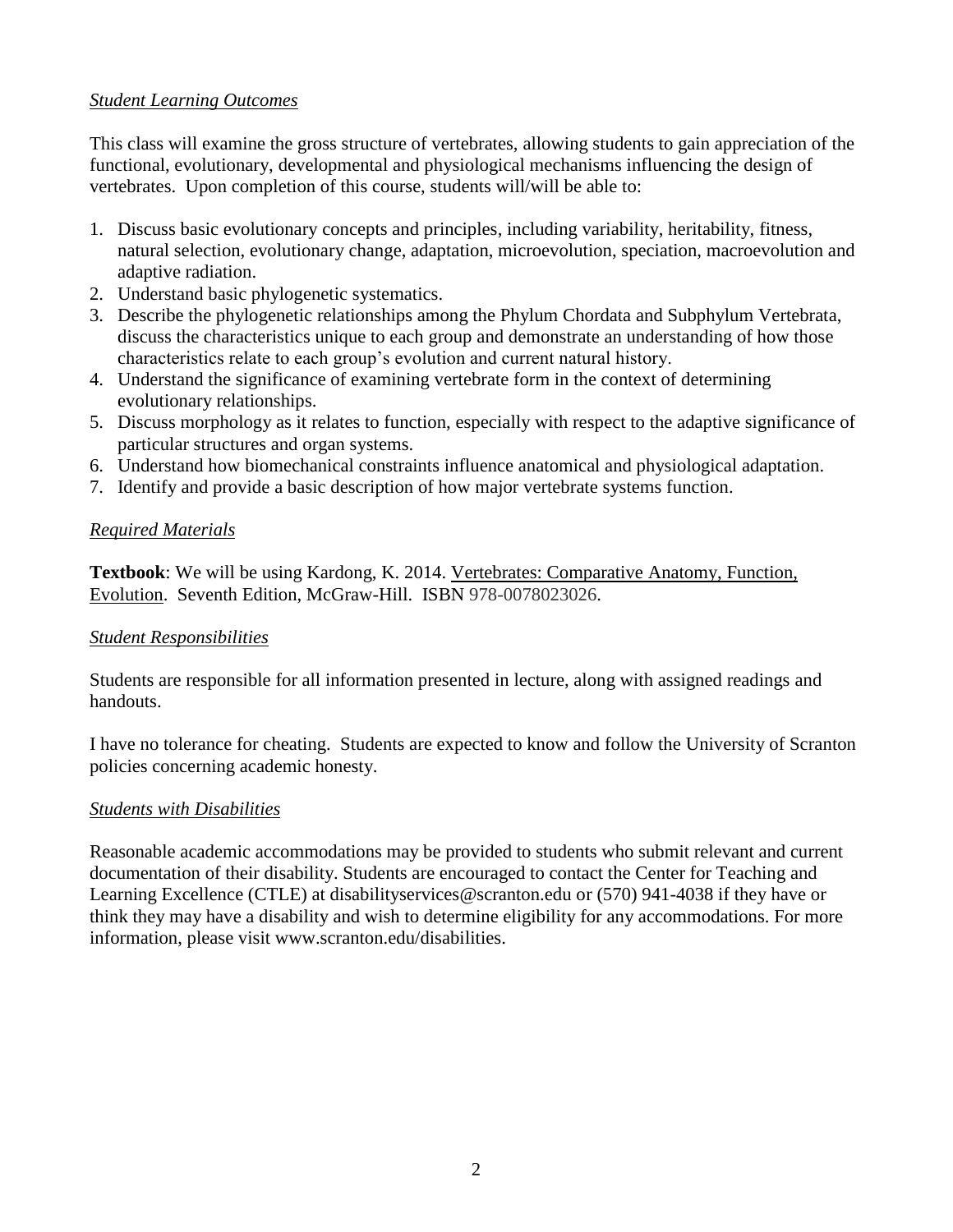## *Grading*

Lecture: There will be three (3) lecture exams and a lecture final. Each exam, including the final, is worth 100 points. Please note that the final will be comprehensive and all students are required to take the exam.

Grades will be determined by dividing the total points earned by the total points possible and multiplying by 100. The following criteria will be used to assign letter grades:

| $A = 94 - 100$    | $A = 90 - 94$       | $B_{+} = 87 - 89$ | $B = 83 - 86$ |
|-------------------|---------------------|-------------------|---------------|
| $B = 80 - 82$     | $C_{\pm} = 77 - 79$ | $C = 73 - 76$     | $C = 70 - 72$ |
| $D_{+} = 66 - 69$ | $D = 60 - 65$       | $F =$ below 60    |               |

There will be no extra credit.

While I am happy to discuss grade-related issues with you I will not respond to emails asking about your grade. If you have grade-related questions please feel free to stop by my office.

*Important Dates:*

| Monday, 25 September | - Exam #1                  |
|----------------------|----------------------------|
| Monday, 23 October   | - Exam #2                  |
| Monday, 20 November  | - Exam #3                  |
| Exam Week            | - Comprehensive Final Exam |

## **Tentative Schedule**

| Week of          | <b>Topic</b>                                         | Chapter(s) |
|------------------|------------------------------------------------------|------------|
| $21$ Aug         | <b>Evolution and Natural Selection</b>               |            |
| 28 Aug           | Evolution and Natural Selection, Origin of Chordates | 1,2        |
| 4 Sept           | Origin of chordates, The Vertebrate Story            | 2, 3       |
| 11 Sept          | The Vertebrate Story, Vertebrate Development         | 3,5        |
| 18 Sept          | Vertebrate Development                               | 5,7        |
| 25 Sept          | Skeletal System: Skull                               | 7          |
| 2 Oct            | Skeletal System: Axial Skeleton                      | 8          |
| 9 Oct            | Skeletal System: Axial Skeleton                      | 8          |
| 16 Oct           | Skeletal System: Appendicular Skeleton               | 9          |
| 23 Oct           | Skeletal System: Appendicular Skeleton               | 9          |
| 30 Oct           | <b>Muscles</b>                                       | 10         |
| 6 Nov            | Muscles, Respiratory System                          | 10,11      |
| 13 Nov           | <b>Respiratory and Circulatory Systems</b>           | 11,12      |
| 20 Nov           | <b>Circulatory System</b>                            | 12         |
| 27 Nov           | Digestive System and Integument Systems              | 13,6,14    |
| <b>Exam Week</b> | <b>Final (Comprehensive) Lecture Exam</b>            |            |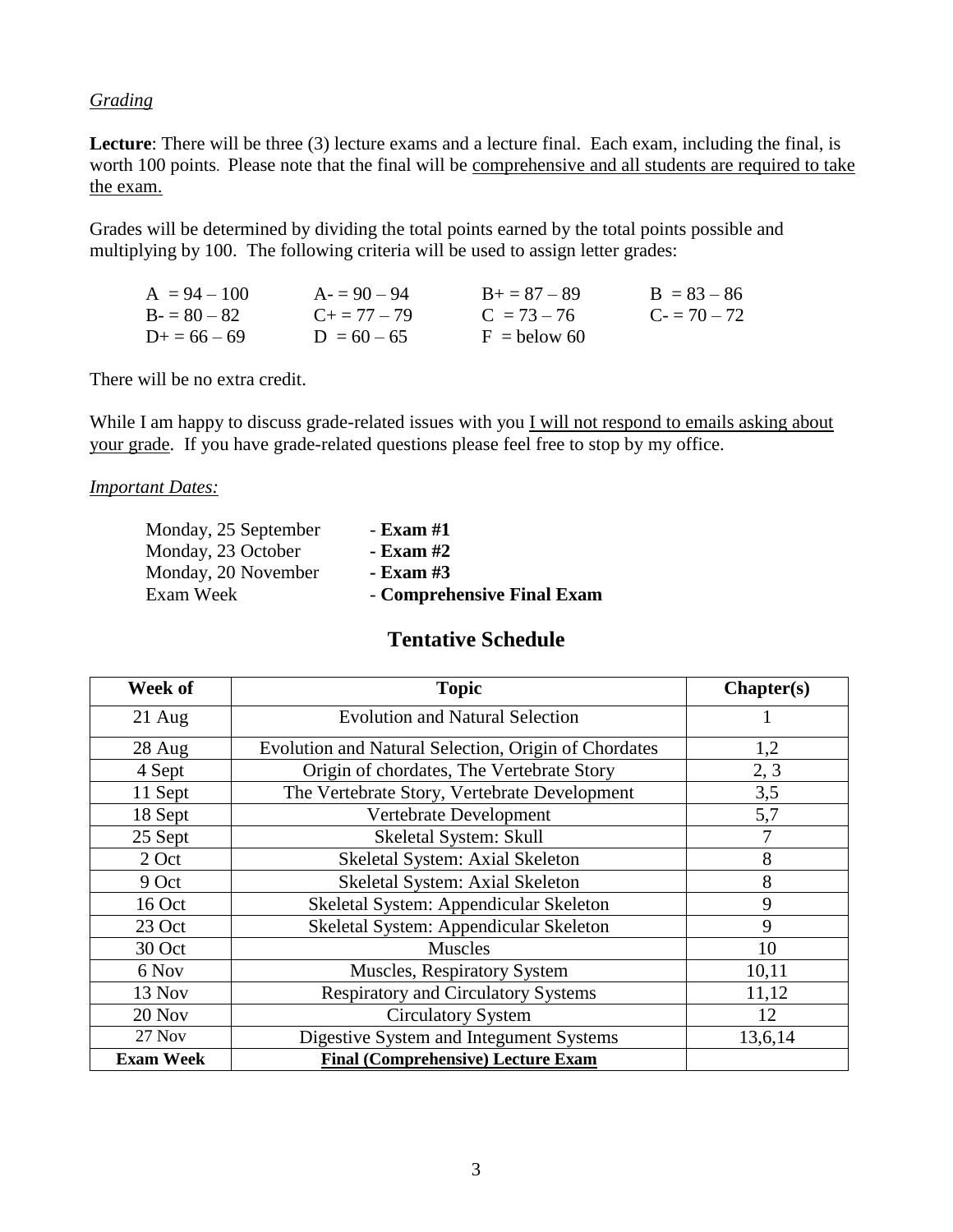# Comparative Vertebrate Anatomy Laboratory Biol 241L Fall 2017

#### *Time/Location*

Laboratory: Monday, Wednesday from 12:00 – 1:50 (Lecture and Lab are co-requisites and must be taken concurrently) Loyola Science Center 260

#### *Instructors*

Dr. Robert Smith Professor of Biology Loyola Science Center 252 Email: Robert.Smith@scranton.edu

Raymond Stemrich Graduate Teaching Assistant Loyola Science Center 392 Email: raymond.stemrich@scranton.edu

#### *Office Hours*

Monday 11:00 am – 12:00 pm, Tuesday 1:00 – 2:00, Thursday 2:00 pm – 3:00 pm.

#### *The Course*

This course is a survey of the major vertebrate groups, emphasizing the evolutionary relationships between these groups. Lectures are designed to provide students with an understanding of vertebrate origins, phylogenetic relationships and the structure/function of selected organ systems. Labs consist of anatomical dissections of the lamprey, dogfish, perch, mudpuppy, turtle, pigeon and cat. Anatomical structures will be identified and their organization interpreted with respect to embryologic development, phylogeny and functional adaptation.

#### *Desire to Learn*:

I incorporate D2L as part of my teaching methodology and will make MS Powerpoint presentations, transparency overheads, etc. available to you using this medium. I will also post grades on D2L.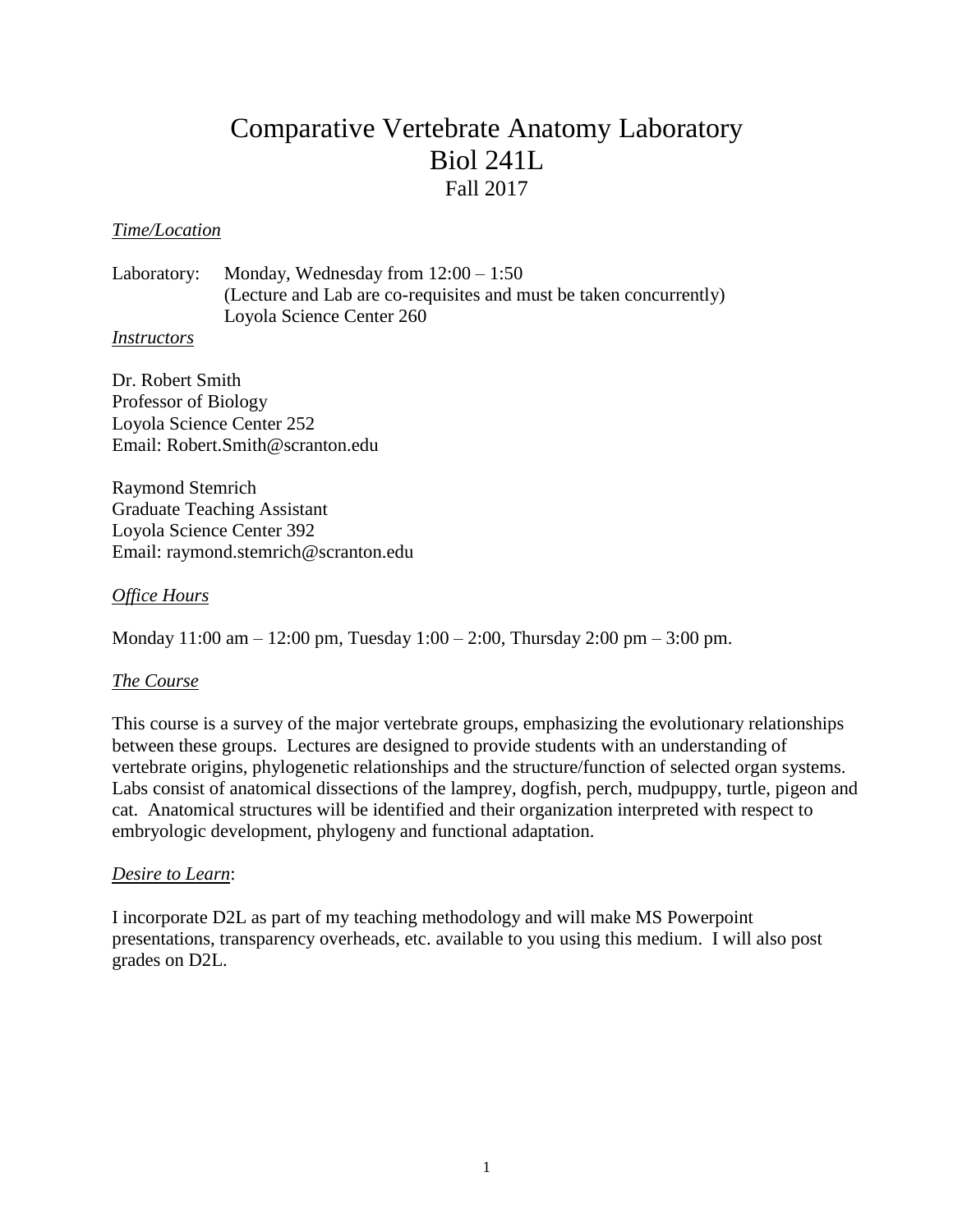#### *Student Learning Outcomes*

This class will examine the gross structure of vertebrates. In combination with the lecture portion of the course (Biol 241), students will gain appreciation of the functional, evolutionary, developmental and physiological mechanisms influencing the design of vertebrates. Upon completion of both the laboratory and lecture sections of this course, students will/will be able to:

- 1. Discuss basic evolutionary concepts and principles, including variability, heritability, fitness, natural selection, evolutionary change, adaptation, microevolution, speciation, macroevolution and adaptive radiation.
- 2. Understand basic phylogenetic systematics.
- 3. Describe the phylogenetic relationships among the Phylum Chordata and Subphylum Vertebrata, discuss the characteristics unique to each group and demonstrate an understanding of how those characteristics relate to each group's evolution and current natural history.
- 4. Understand the significance of examining vertebrate form in the context of determining evolutionary relationships.
- 5. Discuss morphology as it relates to function, especially with respect to the adaptive significance of particular structures and organ systems.
- 6. Understand how biomechanical constraints influence anatomical and physiological adaptation.
- 7. Know basic anatomical terms and descriptors.
- 8. Attain proficiency in soft tissue dissection.
- 9. Identify and provide a basic description of how major vertebrate systems function.

## *Required Materials*

## **Laboratory Manuals**:

Wischnitzer, S. 2006. Atlas and Dissection Guide for Comparative Anatomy. 6<sup>th</sup> Edition, W.H. Freeman. ISBN 9780716769590.

**Dissecting Tools**: purchase a lab coat and dissection kits from the Stockroom in the basement of Loyola Science Center. Protective eyewear is also strongly recommended. Vinyl gloves will be provided.

## *Student Responsibilities*

Students are responsible for all information presented in lab, along with assigned readings and handouts.

I have no tolerance for cheating. Students are expected to know and follow the University of Scranton policies concerning academic honesty.

## Students are responsible for cleaning up before leaving lab.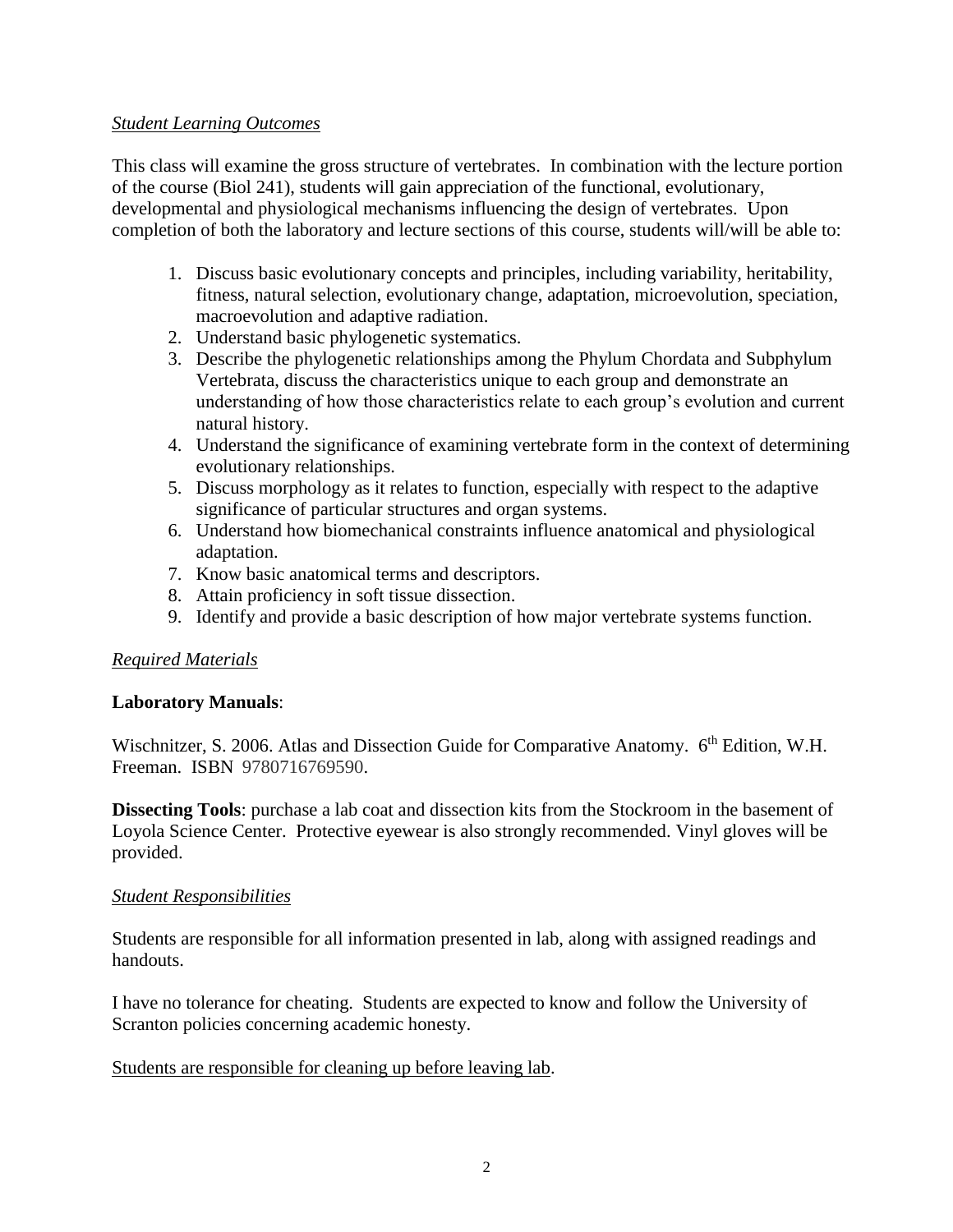## *Students with Disabilities*

Reasonable academic accommodations may be provided to students who submit relevant and current documentation of their disability. Students are encouraged to contact the Center for Teaching and Learning Excellence (CTLE) at disabilityservices@scranton.edu or (570) 941-4038 if they have or think they may have a disability and wish to determine eligibility for any accommodations. For more information, please visit www.scranton.edu/disabilities.

## *Grading*

There will be three (3) laboratory practical exams (approximately 80 pts each) and you will be evaluated on your dissection skills (50 pts). Grades will be determined by dividing the total points earned by the total points possible and multiplying by 100. The following criteria will be used to assign letter grades:

| $A = 94 - 100$    | $A = 90 - 93$       | $B_{+} = 87 - 89$ | $B = 83 - 86$ |
|-------------------|---------------------|-------------------|---------------|
| $B = 80 - 82$     | $C_{\pm} = 77 - 79$ | $C = 73 - 76$     | $C = 70 - 72$ |
| $D_{+} = 66 - 69$ | $D = 60 - 65$       | $F =$ helow 60    |               |

There are no make-up practical exams and no extra credit.

While I am happy to discuss grade-related issues with you I will not respond to emails asking about your grade. If you have grade-related questions (or wish to discuss anything else) please feel free to stop by my office.

*Important Dates:*

| Monday, 4 September     | - Labor Day                                     |
|-------------------------|-------------------------------------------------|
| Wednesday, 20 September | - Exam #1 (Amphioxus, lamprey and dogfish)      |
| Monday, 9 October       | - Fall Break                                    |
| Wednesday, 25 October   | - Exam #2 (perch, mudpuppy and turtle)          |
| Wednesday, 22 November  | - Thanksgiving Break                            |
| Wednesday, 29 November  | - Practical #3 (pigeon, cat and human skeleton) |